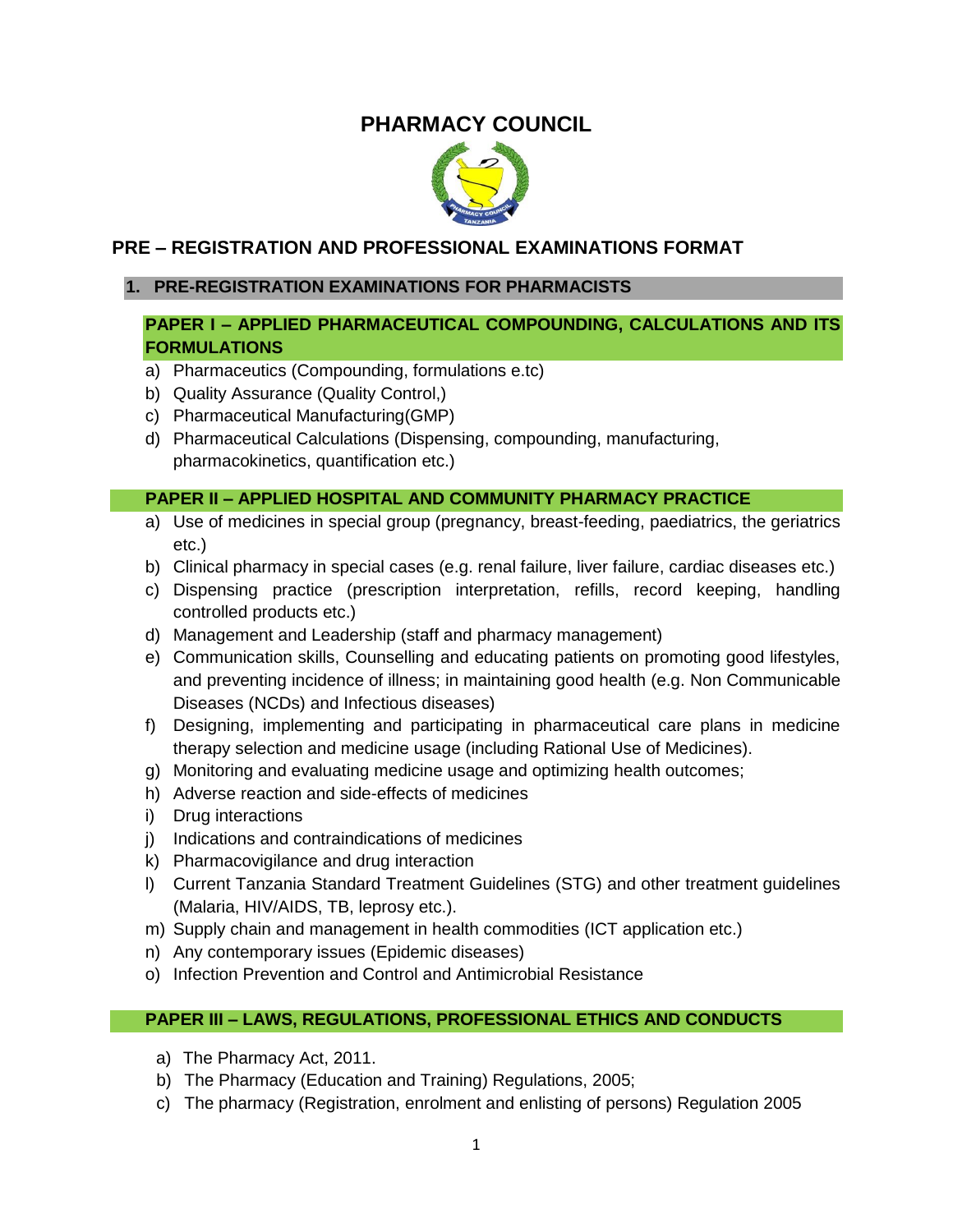- d) Pharmacy Practice Regulations, 2012.
- e) ADDO Regulations, 2019
- f) Pharmacy Professional Ethics and Conduct (Code of Ethics and Professional Conduct, 2015 and ethical practice);
- g) Drug control and Enforcement Act, 2015;
- h) TFDA guideline on International Conventions on Narcotic drugs and Psychotropic substances ratified by United Republic of Tanzania;
- i) The Tanzania Food, Drugs, and Cosmetics Act, 2003
- j) The Tanzania Food, Drugs And Cosmetics (Recall, Handling And Disposal Of Unfit Medicines And Cosmetics) Regulations, 2015
- k) Tanzania Food, Drugs and Cosmetics (Scheduling of Medicines) Regulations, 2015
- a) Any contemporary issues

# **2. PROFESSIONAL EXAMINATIONS FOR PHARMACEUTICAL TECHNICIANS**

# **PAPER I – PHARMACEUTICAL COMPOUNDING, CALCULATIONS AND ITS FORMULATION**

- (a) Compounding of pharmaceutical products and Dosage Forms;
- (b) Pharmaceutical Calculations (doses, quantification, dilutions and concentrations etc.)
- (c) Quality Assurance of Pharmaceutical Products

# **PAPER II – HOSPITAL AND COMMUNITY PHARMACY PRACTICE**

- (a) Rational Use of Medicines
- (b) Dispensing practice (prescription interpretation, refills, record keeping, handling controlled products etc.)
- (c) Communication skills, Counselling and educating patients on promoting good lifestyles, and preventing incidence of illness; in maintaining good health (e.g. NCDs and Infectious diseases)
- (d) Basics Adverse reaction and side-effects of medicines
- (e) Basics Drug interactions
- (f) Basics Indications and contraindications of medicines
- (g) Basics of Antimicrobial resistance (causes and how to prevent in clinical practice)
- (h) Basics of Use of medicines in special groups (pregnancy, breast-feeding, paediatrics and the geriatrics);
- (i) Current Tanzania Standard Treatment Guidelines (STG) and other treatment guidelines (Malaria, HIV/AIDS, TB, leprosy etc.).
- (j) Supply chain management in health commodities (ICT application etc.)
- (k) Any contemporary issues

- a) The Pharmacy Act, 2011.
- b) Pharmacy Practice Regulations, 2012.
- c) Pharmacy Professional Ethics and Conduct (Code of Ethics and Professional Conduct, 2015 and ethical practice);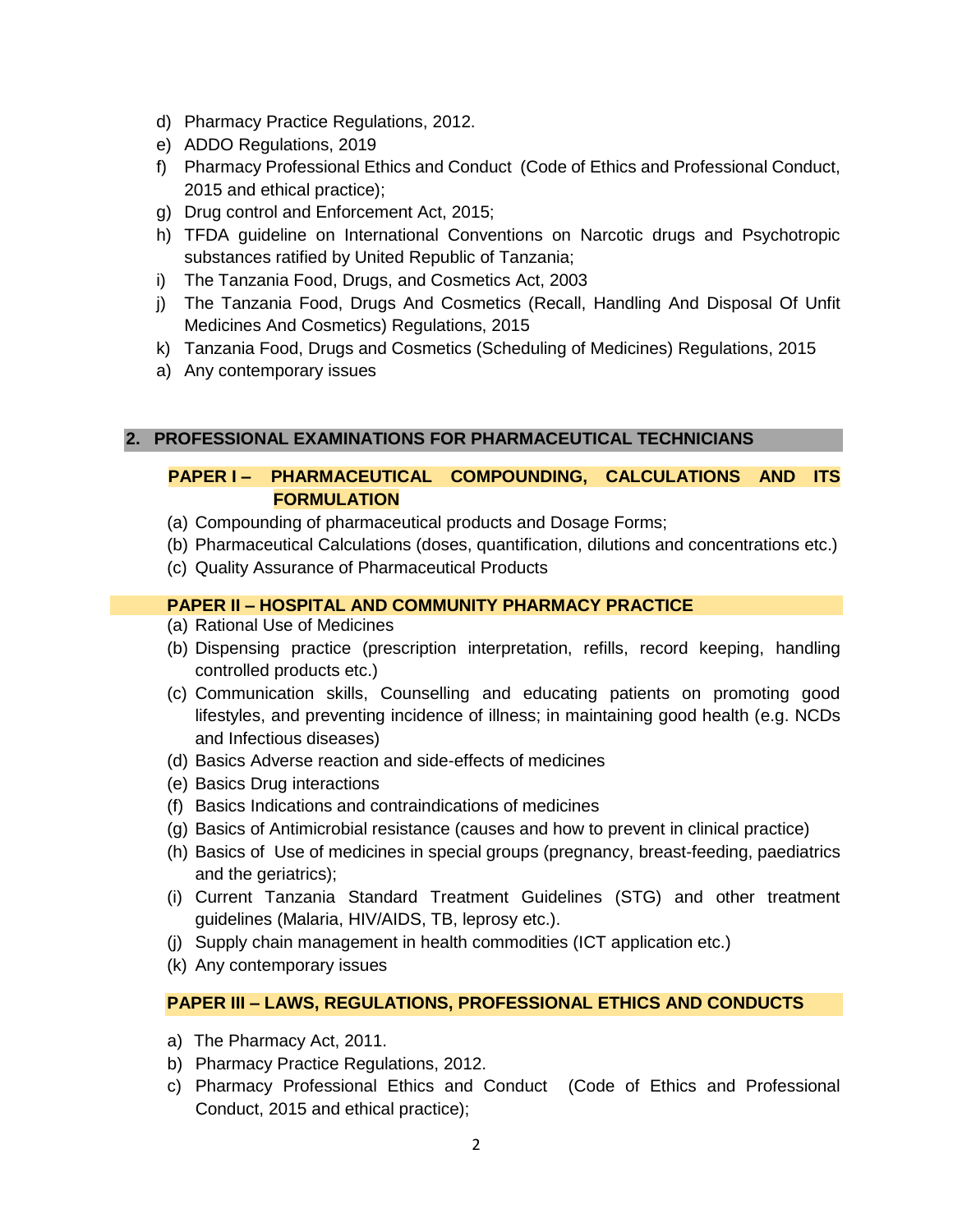- d) TFDA guideline on International Conventions on Narcotic drugs and Psychotropic substances ratified by United Republic of Tanzania;
- e) The Tanzania Food, Drugs, and Cosmetics Act, 2003
- f) Any contemporary issues

# **3. PROFESSIONAL EXAMINATIONS FOR PHARMACEUTICAL ASSISTANTS**

# **PAPER I – PHARMACEUTICAL COMPOUNDING AND CALCULATIONS**

- (a) Compounding of pharmaceutical products and Dosage Forms;
- (b) Pharmaceutical Calculations (doses, dilutions and concentrations etc.)
- (c) Quality Assurance of Pharmaceutical Products

# **PAPER II – BASIC HOSPITAL AND COMMUNITY PHARMACY PRACTICE**

- (a) Rational Use of Medicines
- (b) Dispensing practice (prescription interpretation, refills, record keeping, handling controlled products etc.)
- (c) Communication skills, Counselling and educating patients on promoting good lifestyles, and preventing incidence of illness; in maintaining good health (e.g. NCDs and Infectious diseases)
- (d) Adverse reaction and side-effects of medicines
- (e) Drug interactions
- (f) Indications and contraindications of medicines
- (g) Antimicrobial resistance (causes and how to prevent in clinical practice)
- (h) Use of medicines in special groups (pregnancy, breast-feeding, paediatrics and the geriatrics);
- (i) Current Tanzania Standard Treatment Guidelines (STG) and other treatment guidelines (Malaria, HIV/AIDS, TB, leprosy etc.)
- (j) Supply chain management in health commodities (ICT application etc.)
- (k) Any contemporary issues

- a) The Pharmacy Act, 2011.
- b) Pharmacy Practice Regulations, 2012.
- c) Pharmacy Professional Ethics and Conduct (Code of Ethics and Professional Conduct, 2015 and ethical practice);
- d) TFDA guideline on International Conventions on Narcotic drugs and Psychotropic substances ratified by United Republic of Tanzania;
- e) The Tanzania Food, Drugs, and Cosmetics Act, 2003
- f) Any contemporary issues